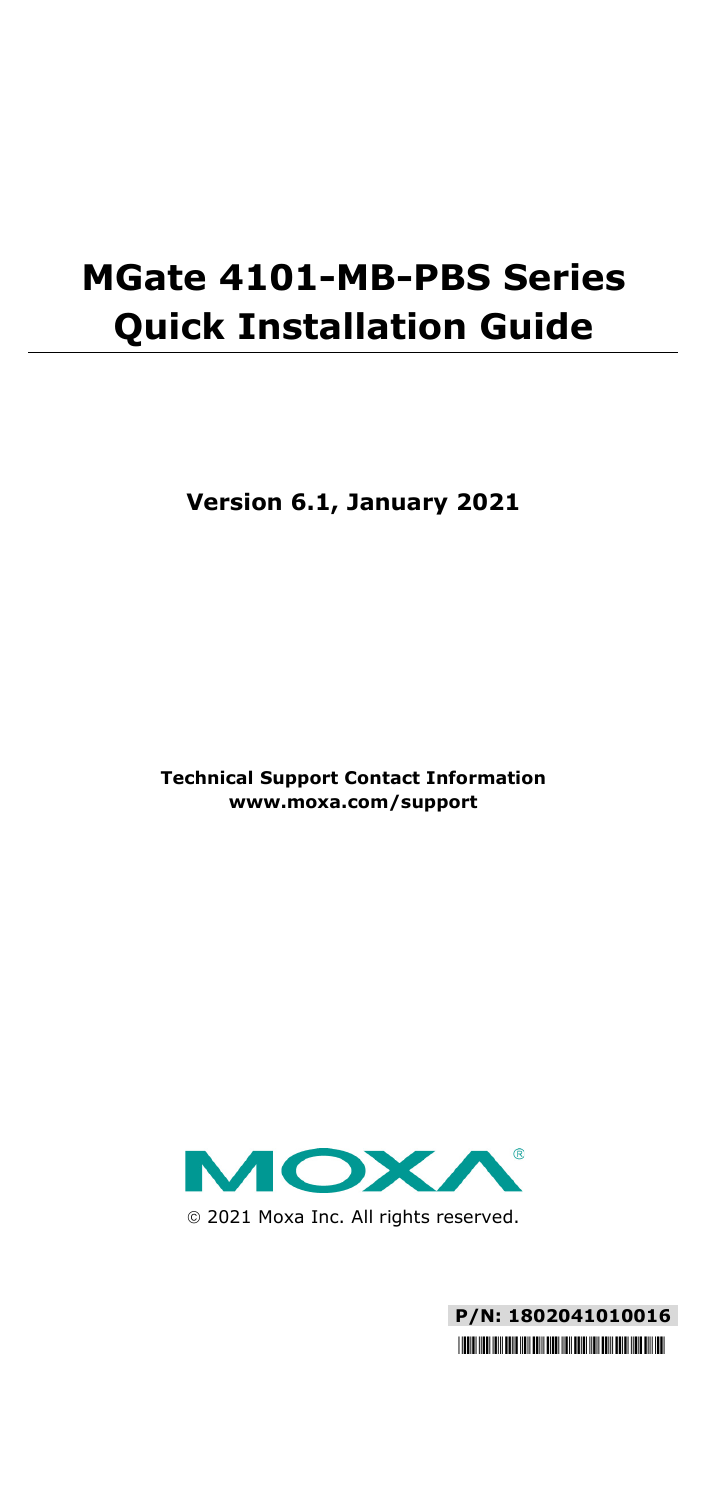# **Overview**

The MGate™ 4101-MB-PBS and 4101I-MB-PBS are 1-port Modbus serial to PROFIBUS slave gateways that provide protocol conversion for users who need to connect Modbus devices to Siemens PLCs.

# **Package Checklist**

Before installing the MGate 4101-MB-PBS or 4101I-MB-PBS, verify that the package contains the following items:

- 1 MGate 4101-MB-PBS or 4101I-MB-PBS Modbus to PROFIBUS slave gateway
- RJ45 to DB9 cable (for use with the console)
- Quick installation guide (printed)
- Warranty Card

*Please notify your sales representative if any of the above items are missing or damaged.*

#### *Optional Accessories*

- **WK-36-02:** Wall mounting kit
- **Mini DB9F-to-TB Adaptor:** DB9 female to terminal block adapter

**NOTE** This product is intended to be supplied by a Listed Power Adapter or DC power source marked "L.P.S." (or "Limited Power Source"), rated 12 to 48 VDC, 275 mA minimum, Tma = 75°C minimum.

> If need further assistance, please contact MOXA Inc. for further information.

## **Hardware Introduction**

#### **LED Indicators**

| <b>LED</b>       | Color  | <b>Function</b>                               |
|------------------|--------|-----------------------------------------------|
| PWR <sub>1</sub> | Green  | Power is on                                   |
|                  | Off    | Power is off                                  |
| PWR <sub>2</sub> | Green  | Power is on                                   |
|                  | Off    | Power is off                                  |
| Ready            | Green  | Gateway is operational                        |
|                  | Red    | Check Configuration failed or Set Parameter   |
|                  |        | failed                                        |
|                  | Off    | Power is off or fault condition exists        |
| P1 TX/RX         | Green  | Serial device is transmitting data            |
| (Modbus Serial)  | Orange | Serial device is receiving data               |
|                  | Off    | No data is flowing to or from the serial port |
| P2 Status        | Green  | Steady: Data is exchanging                    |
| (PROFIBUS)       | Red    | Steady: Baudrate automatically identified.    |
|                  |        | Wrong Slave Address or CHK PRM or             |
|                  |        | CHK CFG will keep in steady red.              |
|                  | Off    | PROFIBUS offline                              |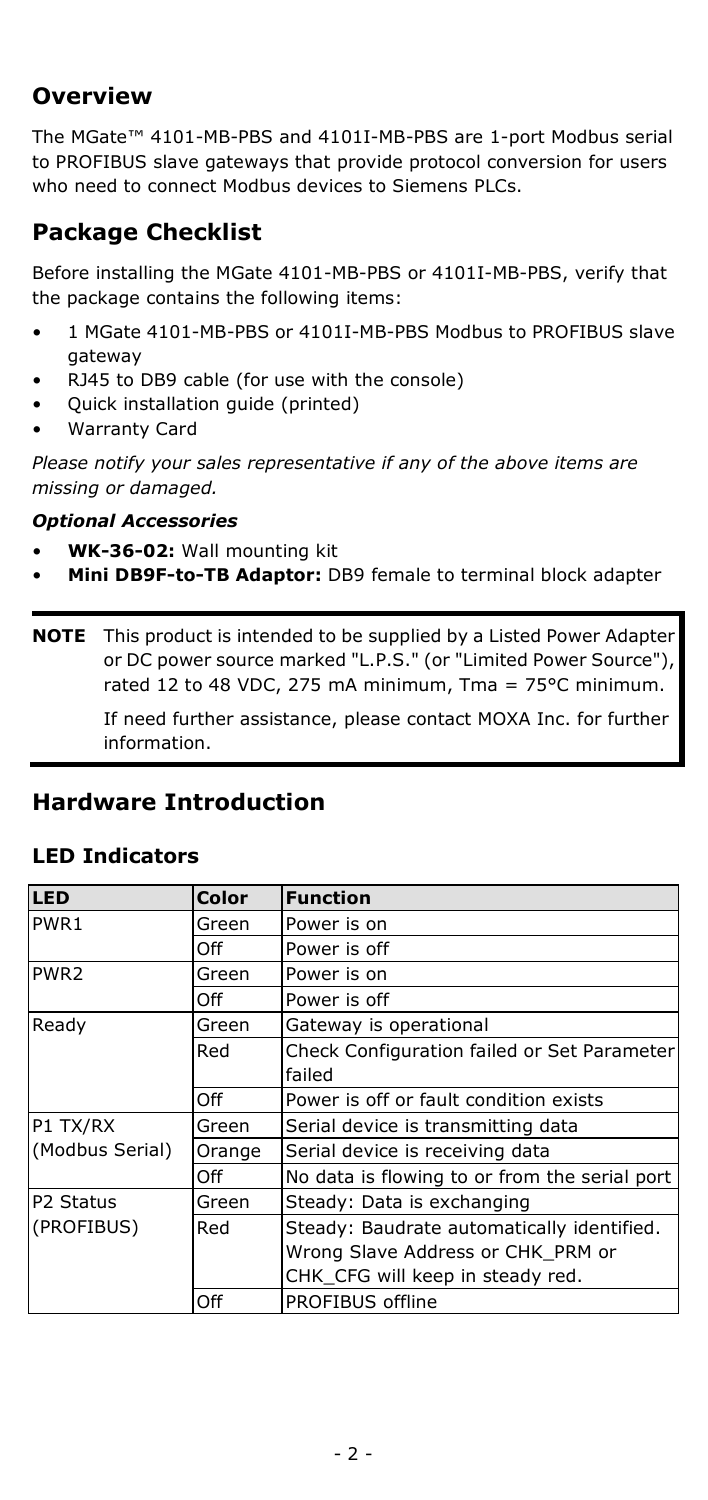The MGate 4101-MB-PBS and 4101I-MB-PBS both come with an RJ45 to DB9 cable for connecting to a serial console.



#### **Reset Button**

The reset button is used to load factory defaults. Use a pointed object such as a straightened paper clip to hold the reset button down for five seconds. Release the reset button when the Ready LED stops blinking.

#### **Pull-high, Pull-low, and Terminator for RS-485**

Remove the MGate 4101-MB-PBS's top cover to adjust the DIP switches for each serial port's pull-high resistor, pull-low resistor, and terminator.



| <b>SW</b> |            | Pull-high  | Pull-low                      |            |  |
|-----------|------------|------------|-------------------------------|------------|--|
|           |            | resistor   | resistor                      | Terminator |  |
|           | ΟN         | 1 kilo-ohm | 1 kilo-ohm                    | 120 ohms   |  |
|           | <b>OFF</b> |            | 150 kilo-ohms* 150 kilo-ohms* | - *        |  |
|           | *Default   |            |                               |            |  |

#### **Hardware Installation Procedure**

- **STEP 1:** Connect the power adapter. Make sure that the adapter is connected to an earthed socket. Connect the 12 to 48 VDC power line with the MGate 4101-MB-PBS/4101I-MB-PBS series' terminal block, or connect the DIN rail power supply with the MGate 4101-MB-PBS/4101I-MB-PBS device's terminal block.
- **STEP 2**: Use a PROFIBUS cable to connect the unit to a PROFIBUS PLC or other PROFIBUS master.
- **STEP 3:** Connect your device to the unit's serial port.
- **STEP 4**: Attach the device to a DIN rail or the wall. The MGate 4101-MB-PBS/4101I-MB-PBS series is designed to be attached to a DIN rail or mounted on a wall. For DIN rail mounting, push down the spring and properly attach it to the DIN rail until it snaps into place. For wall mounting, install the wall mount kit (optional) first, and then screw the device onto the wall.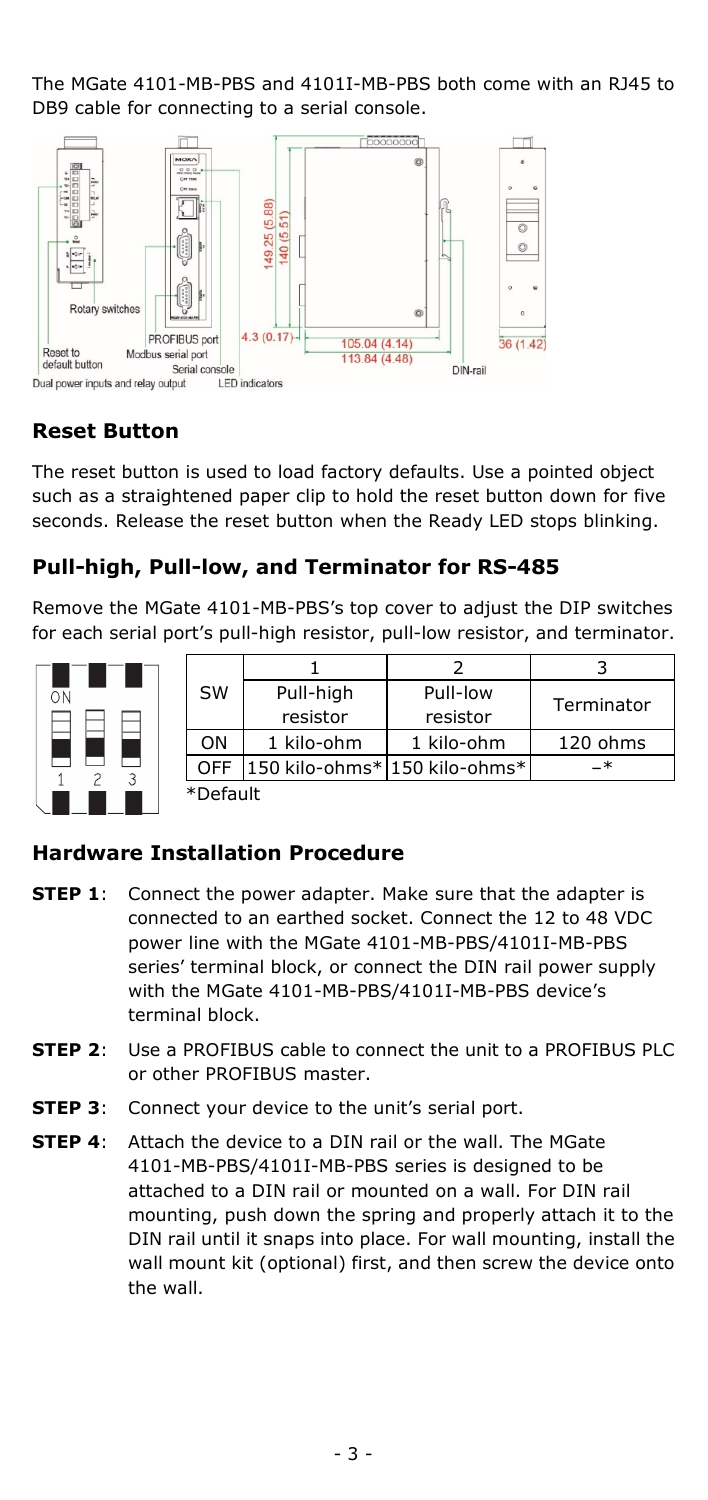#### **Wall or Cabinet Mounting**

Mounting the MGate 4101-MB-PBS on to a wall requires two screws. The heads of the screws should be 5 to 7 mm in diameter, the shafts should be 3 to 4 mm in diameter, and the length of the screws should be more than 10.5 mm.



The following figure illustrates the two mounting options:



#### **Software Installation Information**

To install MGate Manager, please download it from Moxa's website at [http://www.moxa.com.](http://www.moxa.com/) Then, click the Installation button and follow the onscreen instructions. For more detailed information about MGate Manager, please refer to the User's Manual.

#### **Pin Assignments**

#### **Modbus Serial Port (Male DB9)**

| 12345             | Pin | <b>RS-232</b> | RS-422/<br>RS-485 (4W) | RS-485 (2W) |
|-------------------|-----|---------------|------------------------|-------------|
|                   |     | <b>DCD</b>    | $TxD-(A)$              |             |
| ∩                 | 2   | <b>RXD</b>    | $TxD+(B)$              |             |
|                   | 3   | <b>TXD</b>    | $RxD+(B)$              | $Data+(B)$  |
| 6<br>8<br>-9<br>7 | 4   | <b>DTR</b>    | $RxD-(A)$              | $Data-(A)$  |
|                   | 5   | <b>GND</b>    | <b>GND</b>             | <b>GND</b>  |
|                   | 6   | <b>DSR</b>    |                        |             |
|                   | 7   | <b>RTS</b>    |                        |             |
|                   | 8   | <b>CTS</b>    |                        |             |
|                   | 9   |               |                        |             |

#### **PROFIBUS Serial Port (Female DB9)**



| PIN | Signal Name   |
|-----|---------------|
| 1   |               |
| 2   |               |
| 3   | PROFIBUS D+   |
| 4   | <b>RTS</b>    |
| 5   | Signal common |
| 6   | 5V            |
| 7   |               |
| 8   | PROFIBUS D-   |
| q   |               |
|     |               |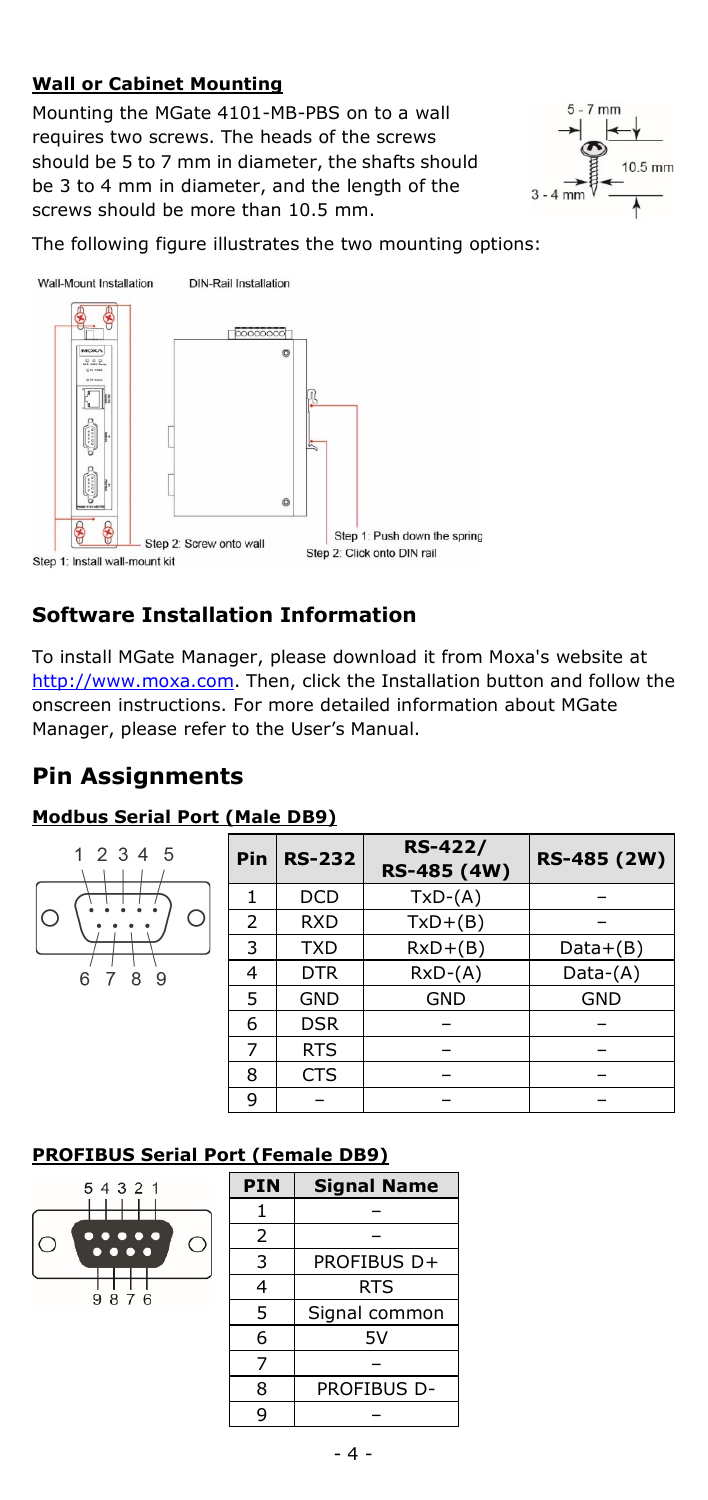#### **Power Input and Relay Output Pinouts**



|                    | $V2+$ | $V2-$           |      |        |      | $V1+$           | $V1-$ |
|--------------------|-------|-----------------|------|--------|------|-----------------|-------|
| Shielded<br>Ground | DC    | DC.             |      |        |      | DC              | DC    |
|                    | Power | Power           | N.O. | Common | N.C. | Power           | Power |
|                    |       | Input 2 Input 2 |      |        |      | Input 1 Input 1 |       |

## **Specifications**

| <b>Power Requirements</b> |                                           |  |
|---------------------------|-------------------------------------------|--|
| Power Input               | 12 to 48 VDC                              |  |
| Power Consumption         | 275 mA (max.)                             |  |
| Operating Temperature     | Standard Model:                           |  |
|                           | 0 to 60°C (32 to 140°F)                   |  |
|                           | Wide Temp. Model:                         |  |
|                           | -40 to 75°C (-40 to 167°F)                |  |
| <b>Operating Humidity</b> | 5 to 95% RH                               |  |
| Dimensions                | 36 x 105 x 140 mm (1.42 x 4.13 x 5.51 in) |  |
| <b>Reliability</b>        |                                           |  |
| <b>Alert Tools</b>        | Built-in buzzer                           |  |
| <b>MTBF</b>               | MGate 4101-MB-PBS Series: 1,537,948 hrs   |  |
|                           | MGate 4101I-MB-PBS Series: 1,315,666 hrs  |  |

# $\epsilon$

- 1. ATEX Certificate No.: DEMKO 14 ATEX 1311X
- 2. Protection Method: Ex nA nC IIC T4 Gc
- 3. IECEx Certificate No: IECEx UL 14.0065X
- 4. Standards: EN 60079-0:2012+A11:2013; EN 60079-15:2010; IEC 60079-0 Ed.6; IEC 60079-15 Ed.4.
- 5. Conditions of safe usage:
	- This equipment shall only be used in an area of not more than pollution degree 2, as defined in IEC/EN 60664-1.
	- This equipment shall be installed in an enclosure that provides a degree of protection not less than IP54 in accordance with IEC/EN 60079-15. The enclosure should only be accessible by using a tool (wrench, screw driver, etc.).
	- Transient protection shall be provided that is set at a level not exceeding 140% of the peak rated voltage value at the equipment's power supply terminals.
- 6. Ambient Temperature:

-40°C ≤ Tamb ≤ 75°C for MGate 4101X-MB-PBS-T models; 0°C ≤ Tamb ≤ 60°C for MGate 4101X-MB-PBS models.